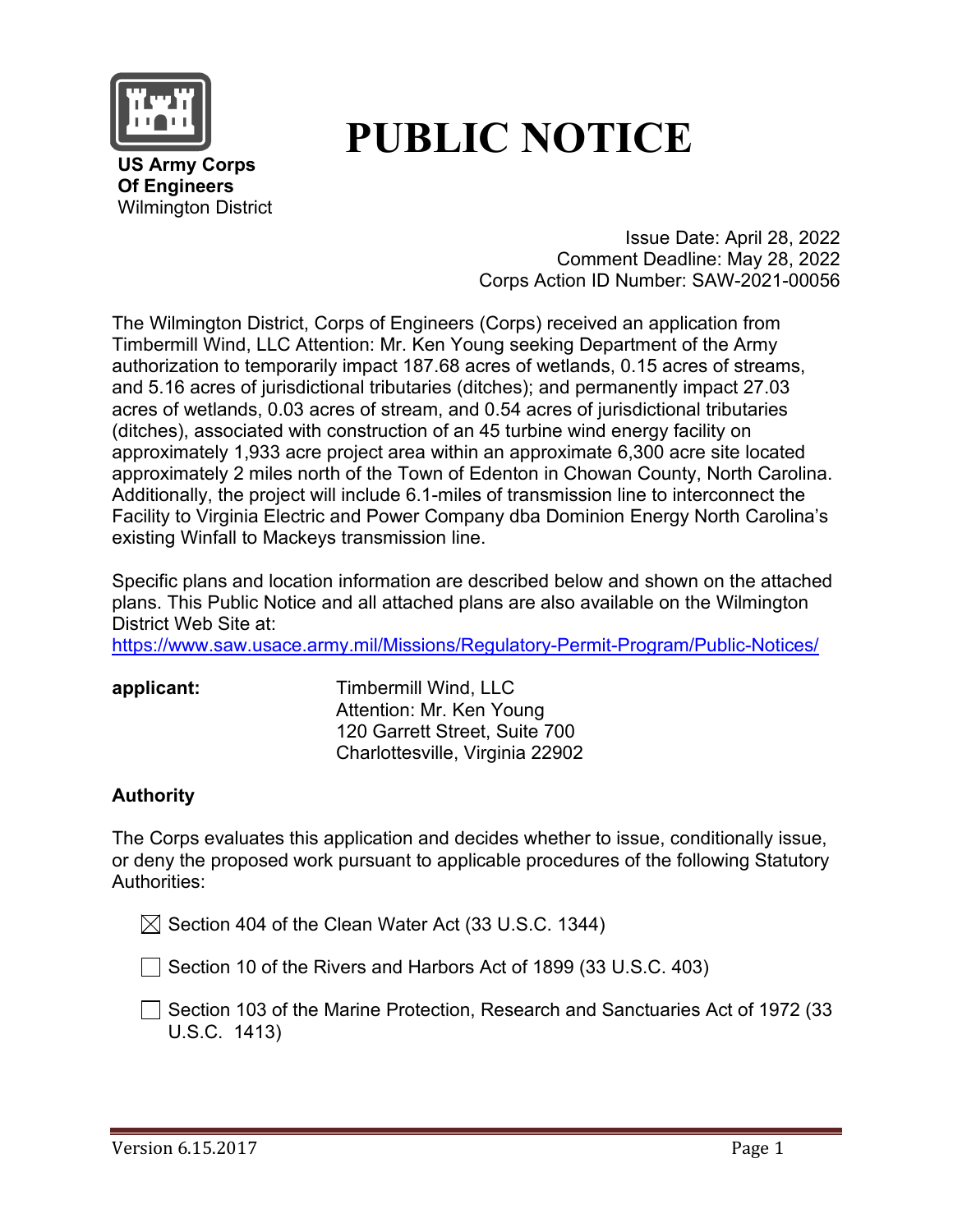### **Location**

#### Location Description:



and a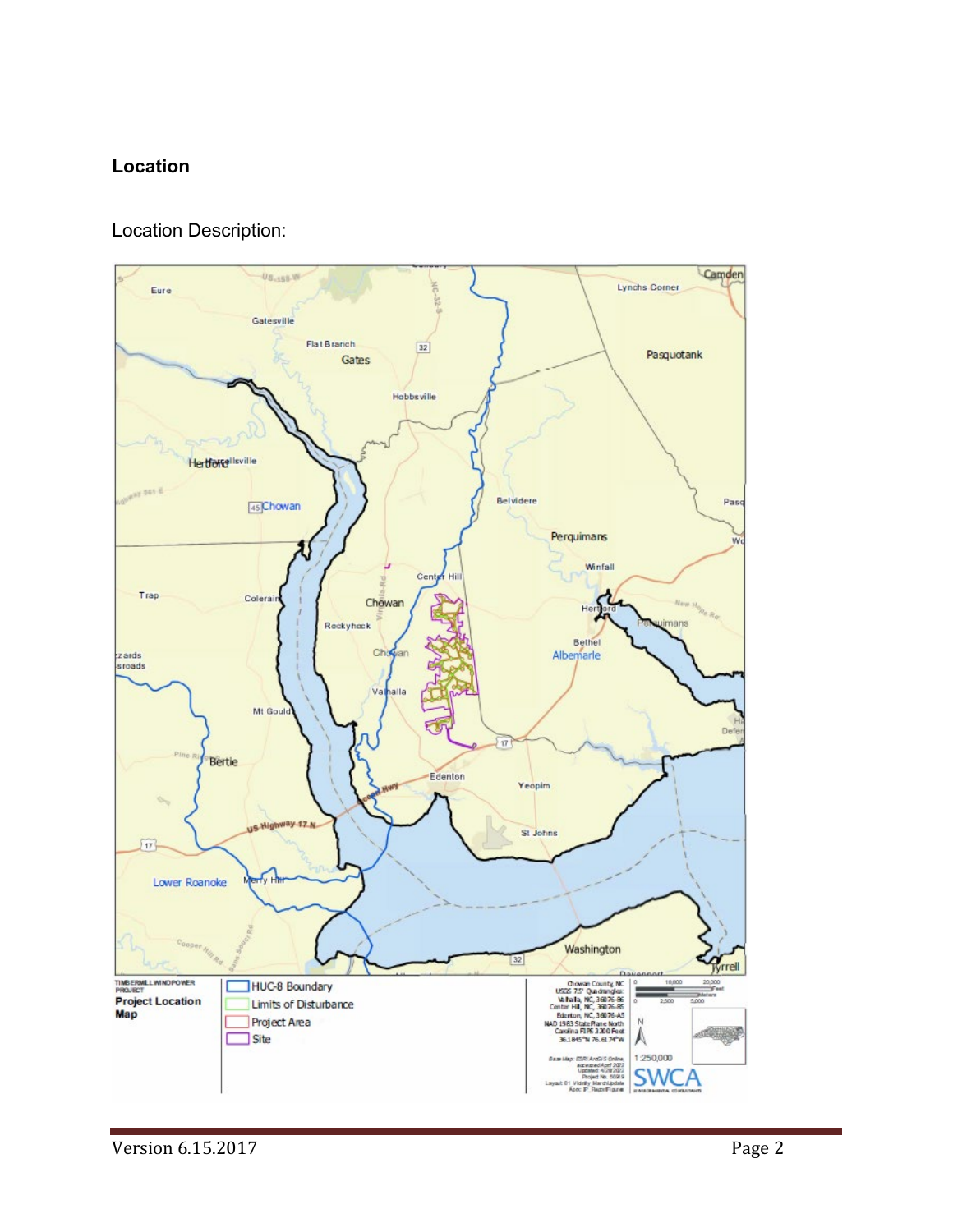| Project Area (acres):     | 1.933                     | <b>Nearest Town: Edenton</b> |                               |
|---------------------------|---------------------------|------------------------------|-------------------------------|
| <b>Nearest Waterways:</b> | Godwin Creek,             |                              | River Basin: Pasquotank River |
|                           | Bethel Creek, and         |                              |                               |
|                           | <b>Pollock Swamp</b>      |                              |                               |
| Latitude and Longitude:   | 36.147019 N, -76.595590 W |                              |                               |

#### **Existing Site Conditions**

The 6,300-acre site, known as Timbermill Wind Facility, is located 2 miles north of the Town of Edenton, Chowan County, North Carolina. The site is located between Highway 17 to the south, Center Hill Highway to the north, Greenhall Road to the west, and the Chowan County boundary to the east. The Project Area (i.e., approximately 1,933-acre area within the Site where a formal delineation has been completed to identify wetlands, waters, and other resources that would be impacted by construction and operation of the Project) and the surrounding area is generally rural and sparsely populated with predominant land uses consisting of farmland, timberland, and rural residences. Much of the Project Area is in the area formerly known as Bear Swamp, which has been historically altered by the development of a series of ditches and drainageways to convert the land from a landscape dominated by forested wetlands to one dominated by agricultural and silvicultural practices. The main habitat types identified in the Project Area during the wetland delineation are managed pine plantations, agricultural areas, hardwood and mixed forests, and recently harvested timber areas. Elevation within the Project Area ranges from approximately 5 to 32 feet above mean sea level and drains toward Goodwin Creek to the northeast and east and Pollock Swamp to the west. Soils within the Project Area consist mainly of hydric soils or are soil as that include hydric components with several soil map units considered prime farmland and farmland of statewide importance (U.S. Department of Agriculture Natural Resources Conservation Service 2022).

There is an extensive network of farm and forestry roads throughout the Project Area and several farm buildings within the area, but none are located within the footprint of the proposed project.

#### **Applicant's Stated Purpose**

The applicant's stated purpose is to construct a commercially viable, land-based wind energy generation facility in northeastern North Carolina.

#### **Project Description**

The applicant proposes to place fill in jurisdictional waters and wetlands in order to construct a 45-turbine wind energy facility. Construction in the project area includes temporary crane access paths, permanent and temporary access roads to each turbine, underground and overhead electrical lines, substation facilities, switching station, maintenance facility, temporary batch plant, meteorological tower and temporary lay down and contractor staging area. Construction of the proposed project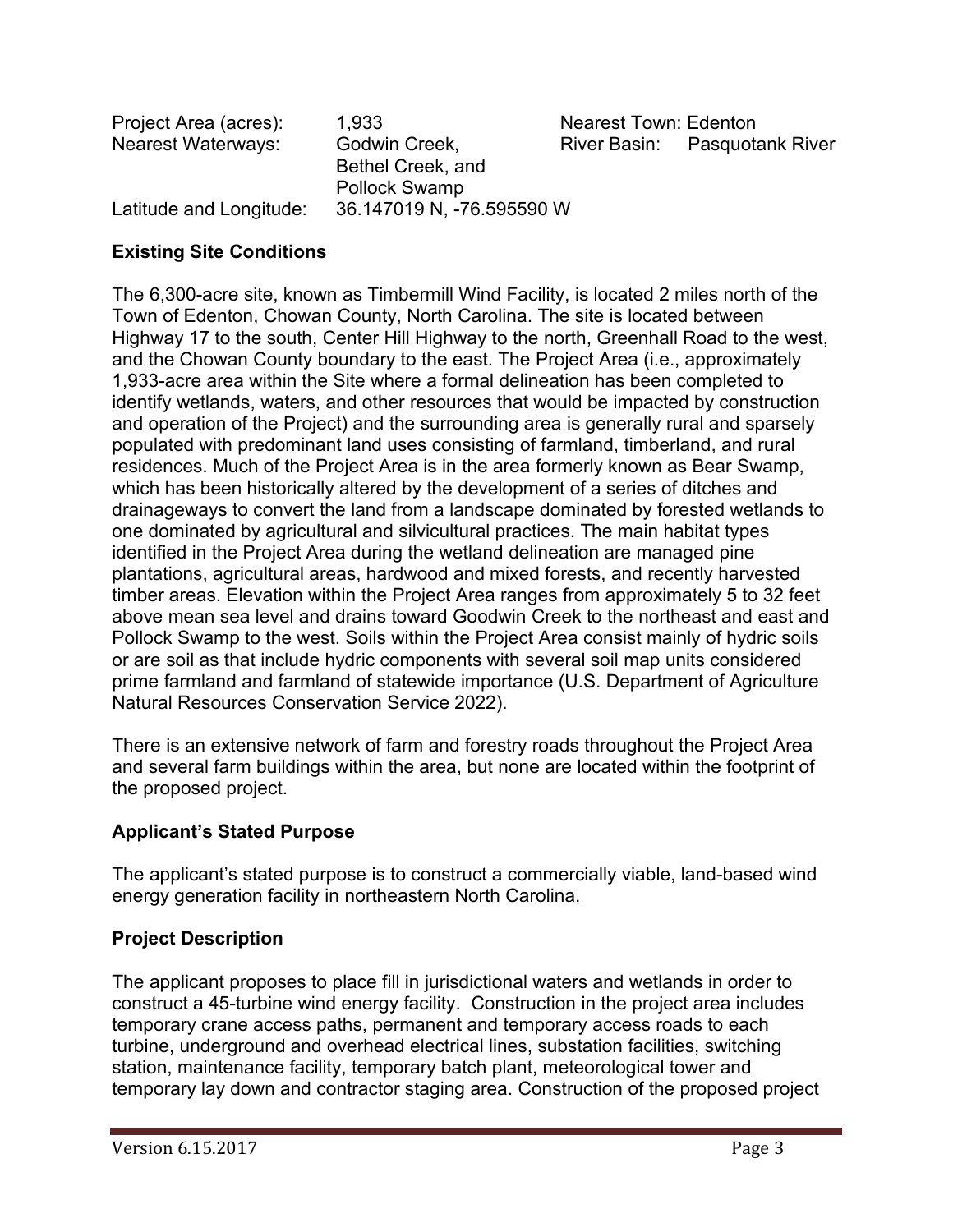will result in temporarily impact 187.68 acres of wetlands and 5.31 acres of jurisdictional tributaries; and permanently impact 27.03 acres of wetlands and 0.57 acres of jurisdictional tributaries. The applicant proposes to purchase mitigation credits from the Great Dismal Swamp Mitigation Bank (GDSRB) –Timbermill Farm and/or Hidden Lake Mitigation Bank (HLMB).

## **Avoidance and Minimization**

The applicant provided the following information in support of efforts to avoid and/or minimize impacts to the aquatic environment:

The applicant evaluated 7 alternative site locations including the proposed Preferred Alternative in an effort to avoid and minimize impacts to wetlands and waters.

In addition, the applicant proposes the following onsite design features.

- 1. The applicant modified the Project from 2-MW turbines to larger, 4.2-MW turbines, which allowed for less than half the number of required turbines than were originally proposed, thereby significantly reducing the extent of disturbed wetlands.
- 2. The applicant co-located electrical collection lines, access roads, and construction crane paths to the extent practicable to minimize the project footprint and thereby minimize impacts to wetland and waters.
- 3. Where possible, the applicant would utilize existing access roads for linear Project features like collection lines and crane paths, thereby minimizing impacts to WOTUS.
- 4. The applicant would maintain the pre-existing hydrologic flow across the Project Area by placing culverts at each proposed access road crossing.
- 5. The applicant has evaluated each water crossing via collection lines and, where appropriate, would use directional bore or horizontal directional drill construction techniques to minimize impacts to wetland and waters.
- 6. The applicant would locate the laydown areas and operation and maintenance building outside of forested and wetland areas.

The applicant proposes implementing the following BMPs and minimization measures during construction and operations of the Project to avoid and minimize impacts to wetlands and waters.

- 1. All construction staff would receive environmental contractor training prior to working on the Project.
- 2. Prior to initiation of construction, the applicant would prepare an erosion and sedimentation control (E&SC) plan and stormwater pollution prevention plan in accordance with the North Carolina Erosion and Sediment Control Planning and Design Manual (NCDEQ 2013).
- 3. The applicant would require inspections of erosion and sedimentation controls as dictated by the E&SC plan.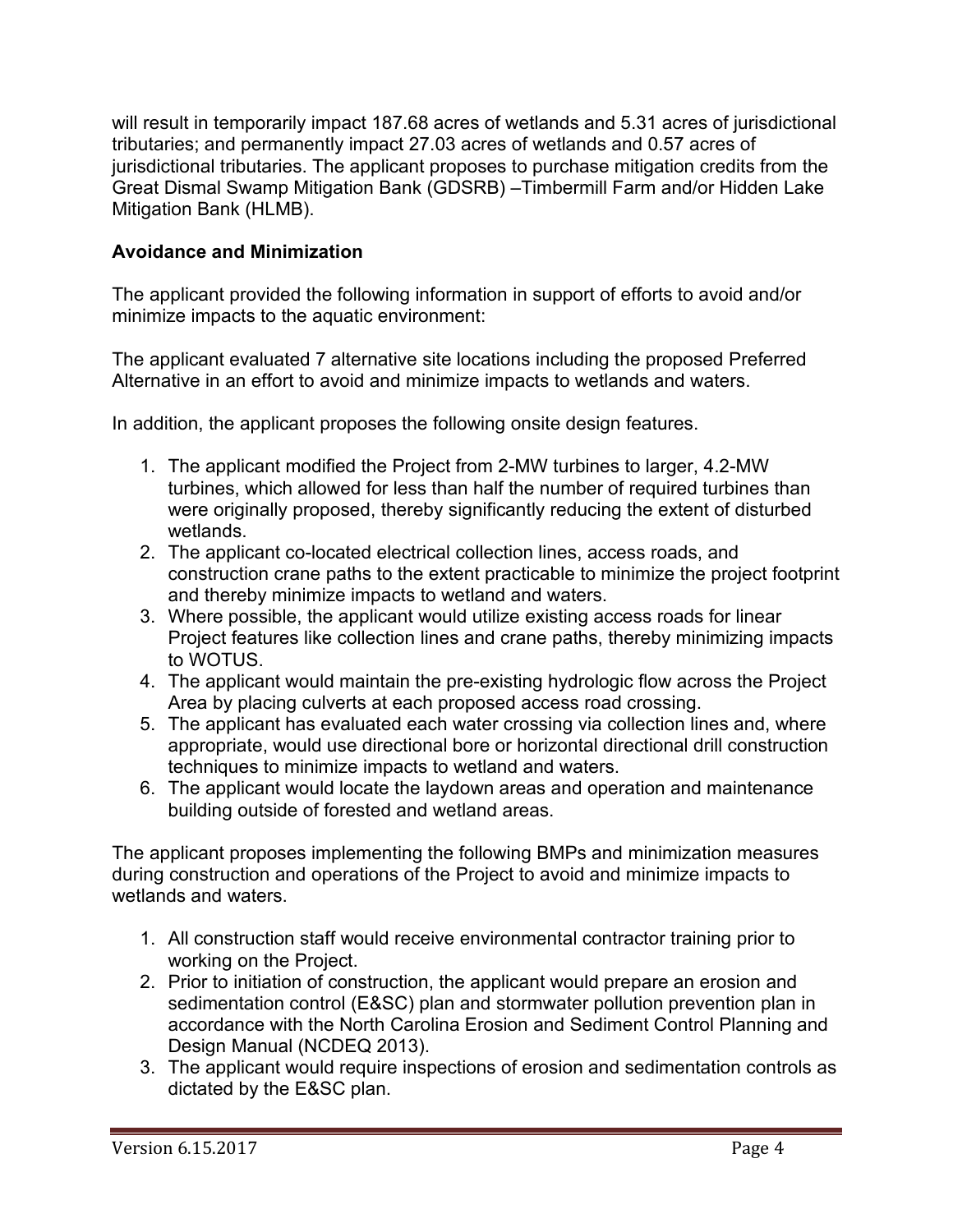- 4. All workspaces would be clearly marked prior to site preparation.
- 5. All sensitive resources (i.e., wetlands, waterbodies, protected species habitat, cultural resources) would be clearly marked prior to site preparation, and the marking will be maintained throughout Project construction.
- 6. Where uplands are available, refueling of construction equipment would be done at least 100 feet from wetlands and waterbodies. To the extent practicable, equipment maintenance and repairs would be completed at least 100 feet from wetlands or waterbodies. Due to the extent of wetlands in the Project Area, refueling of equipment may need to be completed within wetlands. In these cases, the following BMPs would be implemented to minimize and avoid spills that would lead to impacts on wetlands and waters.
	- a. Refueling would be constantly monitored with personnel who have immediate access to emergency shut off valves/switches.
	- b. Absorbent pads would be used at the point of refueling.
	- c. Portable secondary containment lined with absorbent pads would be placed under the equipment at the fuel intake.
	- d. Within WOTUS, fuel tanks would not be staged. Fueling would be conducted via fuel trucks; when not refueling, fuel trucks would be staged at least 100 feet from wetlands and waters.
- 7. In wetlands where impacts involve the temporary removal of vegetation for construction activities, vegetation would be cut just above ground level to allow the existing root systems to stay in place and to assist with erosion control and minimization of wetland soil disturbances. All cut vegetation would be removed from the wetland for disposal.
- 8. Wetland topsoil will be segregated in areas where trenching would take place for placement of electrical collection lines.
- 9. Construction scheduling or sequencing would be implemented to minimize the duration of open excavations or trenching and reduce the potential for erosion and sedimentation.
- 10.Trenched areas would be backfilled with subsoil to replace segregated topsoil and grade surfaces to previous contours.
- 11.The applicant would develop and implement a restoration and revegetation plan for temporary impact areas prior to initiating construction.
- 12.The applicant would use timber matting for temporary impact crossings of wetlands to reduce rutting to the soil.

### **Compensatory Mitigation**

The applicant offered the following compensatory mitigation plan to offset unavoidable functional loss to the aquatic environment: Timbermill proposes to purchase 34 wetland credits and 169 stream credits from the GDSRB – Timberlake Farm and/or the HLMB to mitigate for 48.56 acres (21.53 acres of conversion and 27.03 of permanent impacts) of wetland and 169 linear feet of permanent stream functional losses.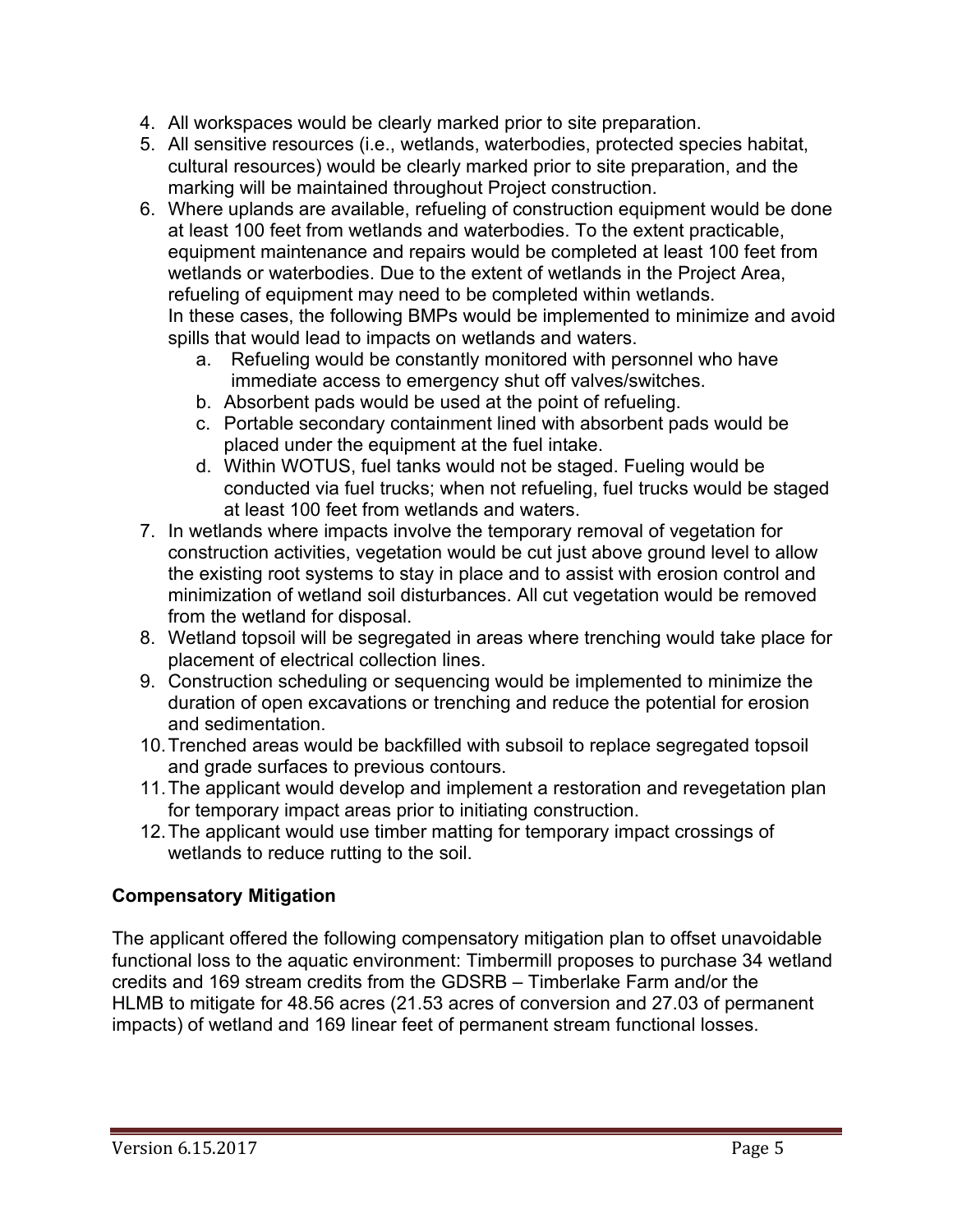#### **Essential Fish Habitat**

The Corps' determination is that the proposed project would not effect EFH or associated fisheries managed by the South Atlantic or Mid Atlantic Fishery Management Councils or the National Marine Fisheries Service.

- $\Box$ This notice initiates the Essential Fish Habitat (EFH) consultation requirements of the Magnuson-Stevens Fishery Conservation and Management Act. Implementation of the proposed project would impact (CHOOSE ALL THAT APPLY- marine substrate, estuarine substrate, water columns, emergent wetlands, submerged aquatic vegetation, artificial reefs, hardbottoms) (see project description) utilized by various life stages of the following species: (CHOOSE ALL THAT APPLY – coastal migratory pelagics, corals, golden crab, shrimp, snapper grouper, spiny lobster, Atlantic highly migratory species). Our initial determination is that the proposed action would not have a substantial individual or cumulative adverse impact on EFH or fisheries managed by Fishery Management Councils and the National Marine Fisheries Service (NMFS). Our final determination relative to project impacts and the need for mitigation measures is subject to review by and coordination with the NMFS.
- $\boxtimes$ The Corps will consult under the Magnuson-Stevens Act and will not make a permit decision until the consultation process is complete.
- $\Box$  The Corps has initiated consultation the Magnuson-Stevens Act and will not make a permit decision until the consultation process is complete.

#### **Cultural Resources**

Pursuant to Section 106 of the National Historic Preservation Act of 1966, Appendix C of 33 CFR Part 325, and the 2005 Revised Interim Guidance for Implementing Appendix C, the District Engineer consulted district files and records and the latest published version of the National Register of Historic Places and initially determines that:

- $\Box$  Should historic properties, or properties eligible for inclusion in the National Register, be present within the Corps' permit area; the proposed activity requiring the DA permit (the undertaking) is a type of activity that will have no potential to cause an effect to an historic properties.
- $\Box$ No historic properties, nor properties eligible for inclusion in the National Register, are present within the Corps' permit area; therefore, there will be no historic properties affected. The Corps subsequently requests concurrence from the SHPO (or THPO).
- $\Box$ Properties ineligible for inclusion in the National Register are present within the Corps' permit area; there will be no historic properties affected by the proposed work. The Corps subsequently requests concurrence from the SHPO (or THPO).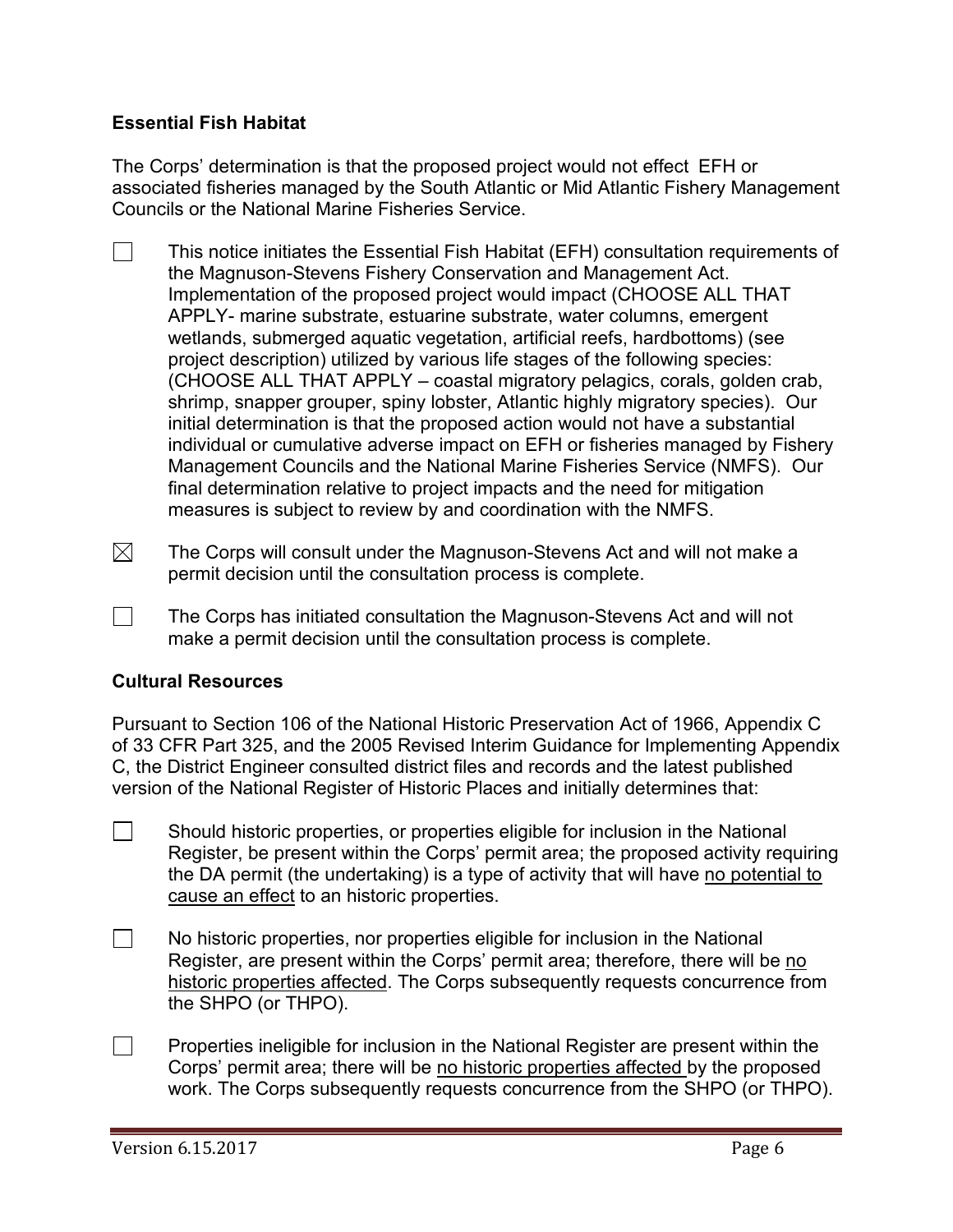- $\boxtimes$ Historic properties, or properties eligible for inclusion in the National Register, are present within the Corps' permit area; however, the undertaking will have no adverse effect on these historic properties. The Corps subsequently requests concurrence from the SHPO (or THPO).
- $\Box$ Historic properties, or properties eligible for inclusion in the National Register, are present within the Corps' permit area; moreover, the undertaking may have an adverse effect on these historic properties. The Corps subsequently initiates consultation with the SHPO (or THPO).
- $\Box$ The proposed work takes place in an area known to have the potential for the presence of prehistoric and historic cultural resources; however, the area has not been formally surveyed for the presence of cultural resources. No sites eligible for inclusion in the National Register of Historic Places are known to be present in the vicinity of the proposed work. Additional work may be necessary to identify and assess any historic or prehistoric resources that may be present.

The District Engineer's final eligibility and effect determination will be based upon coordination with the SHPO and/or THPO, as appropriate and required, and with full consideration given to the proposed undertaking's potential direct and indirect effects on historic properties within the Corps-indentified permit area.

#### **Endangered Species**

Pursuant to the Endangered Species Act of 1973, the Corps reviewed the project area, examined all information provided by the applicant and consulted the latest North Carolina Natural Heritage Database. Based on available information:

 $\Box$  The Corps determines that the proposed project would not affect federally listed endangered or threatened species or their formally designated critical habitat.

 $\boxtimes$  The Corps determines that the proposed project may affect federally listed endangered or threatened species or their formally designated critical habitat.

 $\Box$  By copy of this public notice, the Corps initiates consultation under Section 7 of the ESA and will not make a permit decision until the consultation process is complete.

 $\boxtimes$  The Corps will consult under Section 7 of the ESA and will not make a permit decision until the consultation process is complete.

The Corps has initiated consultation under Section 7 of the ESA and will not make a permit decision until the consultation process is complete.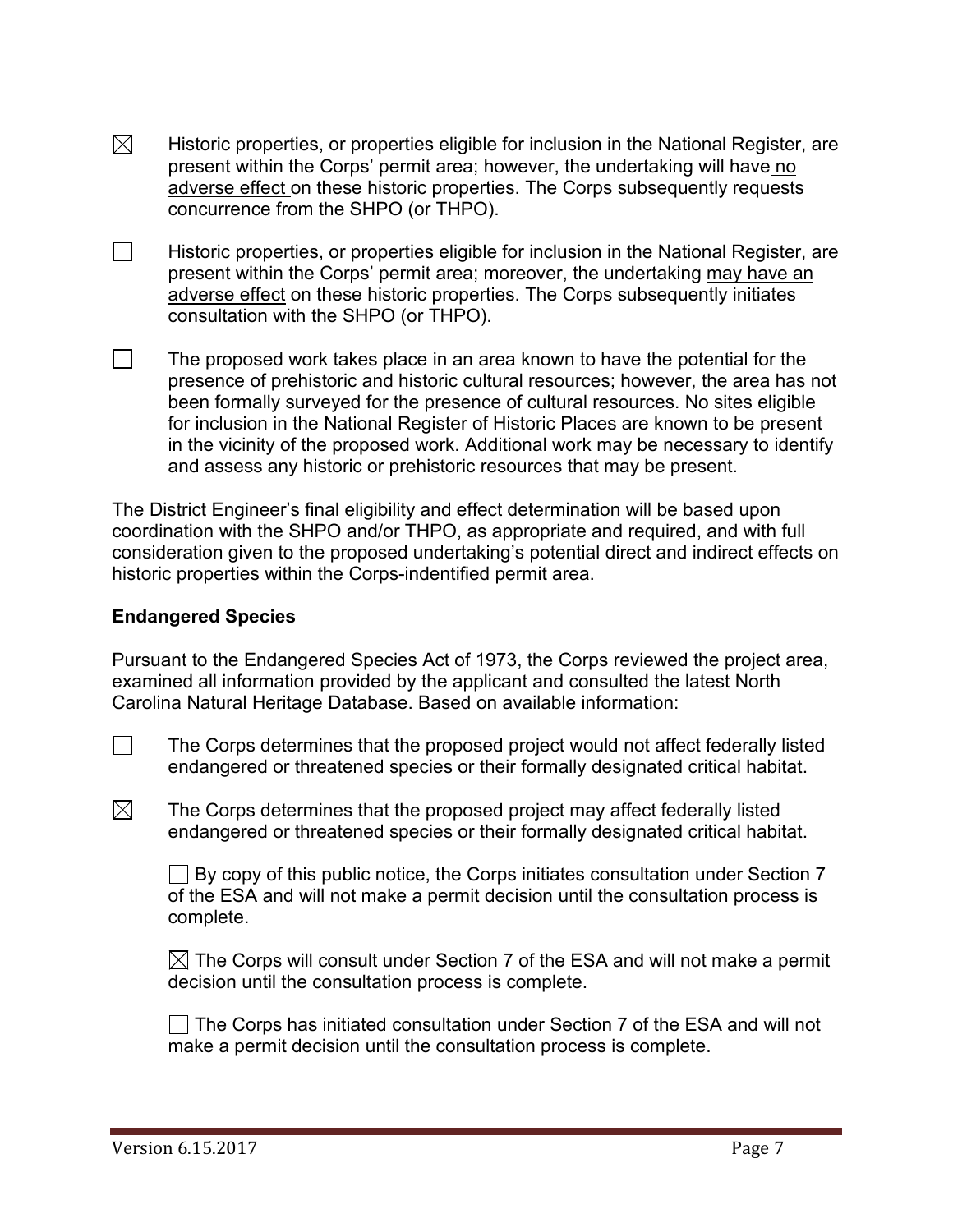$\Box$  The Corps determines that the proposed project may affect federally listed endangered or threatened species or their formally designated critical habitat. Consultation has been completed for this type of activity and the effects of the proposed activity have been evaluated and/or authorized by the National Marine Fisheries Service (NMFS) in the South Atlantic Regional Biological Opinion or its associated documents, including 7(a)(2) & 7(d) analyses and Critical Habitat assessments. A copy of this public notice will be sent to the NMFS.

 $\Box$  The Corps is not aware of the presence of species listed as threatened or endangered or their critical habitat formally designated pursuant to the Endangered Species Act of 1973 (ESA) within the project area. The Corps will make a final determination on the effects of the proposed project upon additional review of the project and completion of any necessary biological assessment and/or consultation with the U.S. Fish and Wildlife Service and/or National Marine Fisheries Service.

#### **Other Required Authorizations**

The Corps forwards this notice and all applicable application materials to the appropriate State agencies for review.

#### **North Carolina Division of Water Resources (NCDWR)**:

- $\Box$  The applicant did not provide or satisfy all 9 elements required for a complete 401 certification request. Therefore, the 401 Certification process has not started. The Corps will generally not make a final permit decision until the NCDWR issues, denies, or waives the state Certification as required by Section 401 of the Clean Water Act (PL 92-500).
- $\boxtimes$  The Corps will generally not make a final permit decision until the NCDWR issues, denies, or waives the state Certification as required by Section 401 of the Clean Water Act (PL 92-500). The receipt of the application and this public notice, combined with the appropriate application fee, at the NCDWR Central Office in Raleigh constitutes initial receipt of an application for a 401 Certification. Unless NCDWR is granted a time review extension, a waiver will be deemed to occur if the NCDWR fails to act on this request for certification within sixty days of the date of this public notice. Additional information regarding the 401 Certification may be reviewed at the NCDWR Central Office, 401 and Buffer Permitting Unit, 512 North Salisbury Street, Raleigh, North Carolina 27604-2260. All persons desiring to make comments regarding the application for a 401 Certification should do so, in writing, by August 26, 2022 to:

#### NCDWR Central Office

Attention: Mr. Paul Wojowski, 401 and Buffer Permitting Unit (USPS mailing address): 1617 Mail Service Center, Raleigh, NC 27699- 1617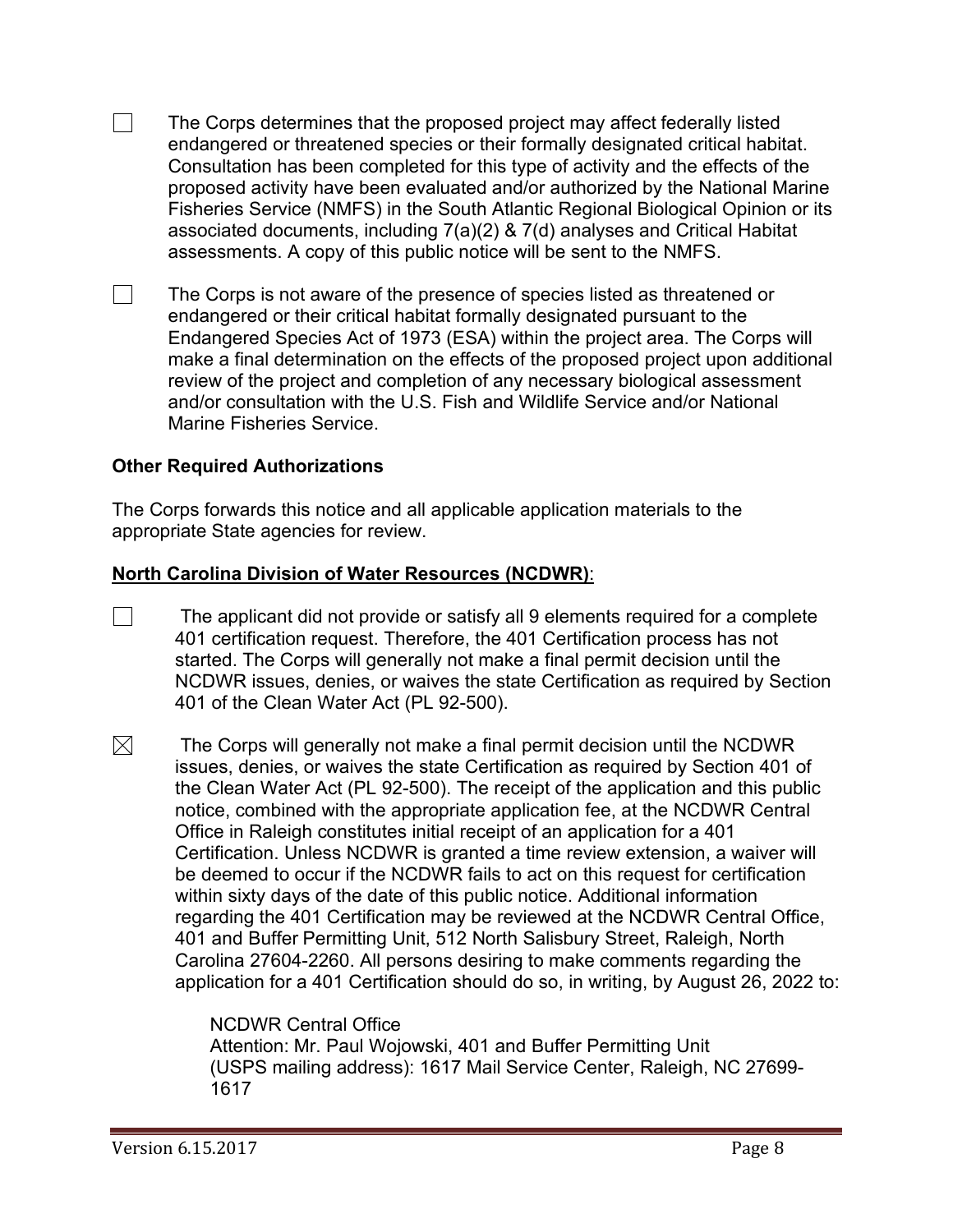Or,

(physical address): 512 North Salisbury Street, Raleigh, North Carolina 27604

# **North Carolina Division of Coastal Management (NCDCM):**

- $\Box$ The application did not include a certification that the proposed work complies with and would be conducted in a manner that is consistent with the approved North Carolina Coastal Zone Management Program. Pursuant to 33 CFR 325.2 (b)(2) the Corps cannot issue a Department of Army (DA) permit for the proposed work until the applicant submits such a certification to the Corps and the NCDCM, and the NCDCM notifies the Corps that it concurs with the applicant's consistency certification. As the application did not include the consistency certification, the Corps will request, upon receipt,, concurrence or objection from the NCDCM.
- $\boxtimes$ Based upon all available information, the Corps determines that this application for a Department of Army (DA) permit does not involve an activity which would affect the coastal zone, which is defined by the Coastal Zone Management (CZM) Act (16 U.S.C. § 1453).

# **Evaluation**

The decision whether to issue a permit will be based on an evaluation of the probable impacts including cumulative impacts of the proposed activity on the public interest. That decision will reflect the national concern for both protection and utilization of important resources. The benefit which reasonably may be expected to accrue from the proposal must be balanced against its reasonably foreseeable detriments. All factors which may be relevant to the proposal will be considered including the cumulative effects thereof; among those are conservation, economics, aesthetics, general environmental concerns, wetlands, historic properties, fish and wildlife values, flood hazards, flood plain values (in accordance with Executive Order 11988), land use, navigation, shoreline erosion and accretion, recreation, water supply and conservation, water quality, energy needs, safety, food and fiber production, mineral needs, considerations of property ownership, and, in general, the needs and welfare of the people. For activities involving the discharge of dredged or fill materials in waters of the United States, the evaluation of the impact of the activity on the public interest will include application of the Environmental Protection Agency's 404(b)(1) guidelines.

# **Commenting Information**